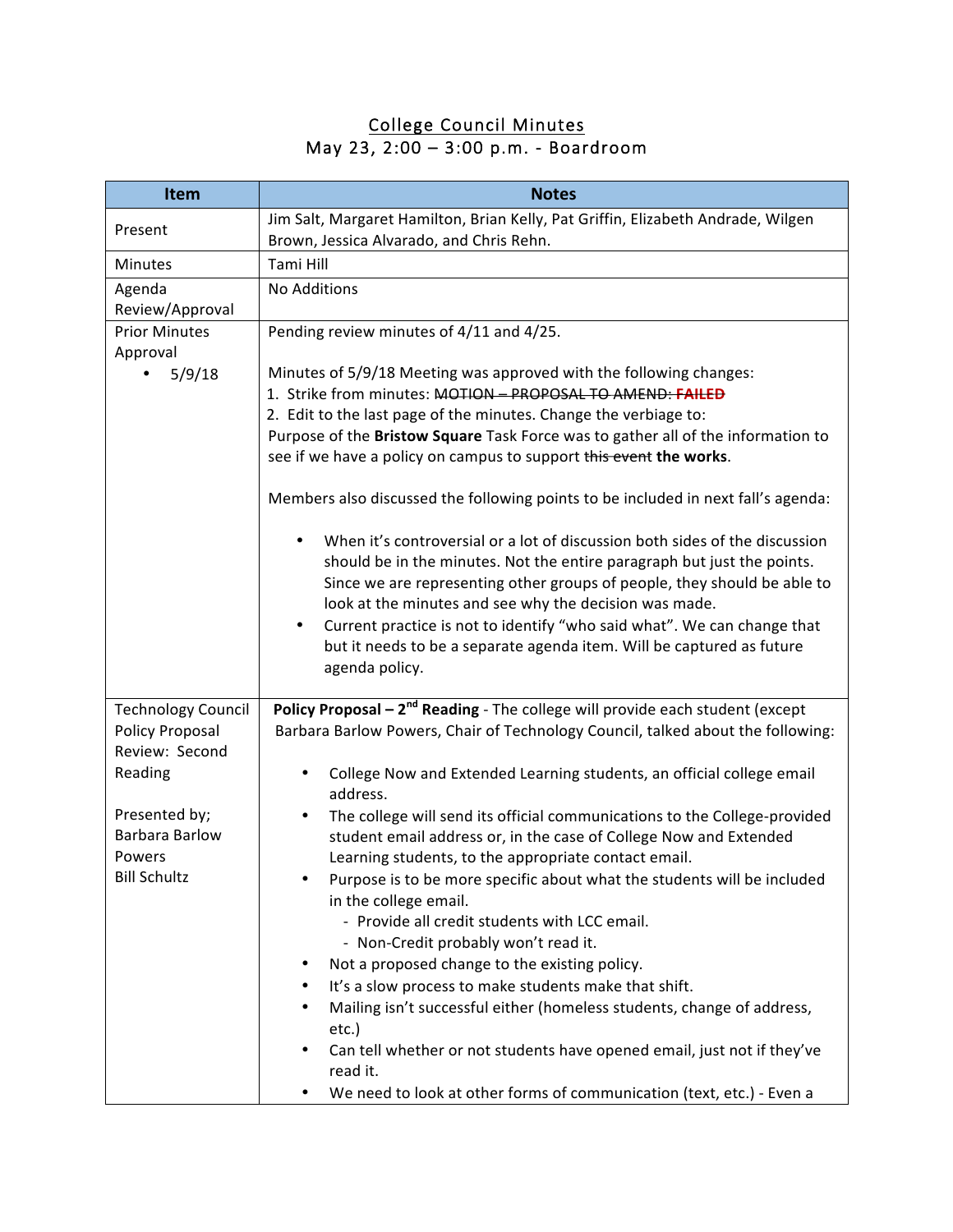|                          | short text.                                                                                                                                                                                                                                                                                                                                                                                                                                                                                                                                                                                                                                                                                                                                                                                                                                                                                                                                                                                                                                                                                                                                     |
|--------------------------|-------------------------------------------------------------------------------------------------------------------------------------------------------------------------------------------------------------------------------------------------------------------------------------------------------------------------------------------------------------------------------------------------------------------------------------------------------------------------------------------------------------------------------------------------------------------------------------------------------------------------------------------------------------------------------------------------------------------------------------------------------------------------------------------------------------------------------------------------------------------------------------------------------------------------------------------------------------------------------------------------------------------------------------------------------------------------------------------------------------------------------------------------|
|                          | If you over text that can be a problem too.                                                                                                                                                                                                                                                                                                                                                                                                                                                                                                                                                                                                                                                                                                                                                                                                                                                                                                                                                                                                                                                                                                     |
|                          |                                                                                                                                                                                                                                                                                                                                                                                                                                                                                                                                                                                                                                                                                                                                                                                                                                                                                                                                                                                                                                                                                                                                                 |
|                          | Motion: Move to accept the policy as revised.                                                                                                                                                                                                                                                                                                                                                                                                                                                                                                                                                                                                                                                                                                                                                                                                                                                                                                                                                                                                                                                                                                   |
|                          | Voting: Approved                                                                                                                                                                                                                                                                                                                                                                                                                                                                                                                                                                                                                                                                                                                                                                                                                                                                                                                                                                                                                                                                                                                                |
| Subcommittees            | <b>BUDGET DEVELOPMENT</b>                                                                                                                                                                                                                                                                                                                                                                                                                                                                                                                                                                                                                                                                                                                                                                                                                                                                                                                                                                                                                                                                                                                       |
| Reports                  | Chair reported the following:                                                                                                                                                                                                                                                                                                                                                                                                                                                                                                                                                                                                                                                                                                                                                                                                                                                                                                                                                                                                                                                                                                                   |
| • Budget                 | • Had last meeting of the year today. Resolved a few outstanding                                                                                                                                                                                                                                                                                                                                                                                                                                                                                                                                                                                                                                                                                                                                                                                                                                                                                                                                                                                                                                                                                |
| Development              | questions/information requests. Issues regarding whether the Wellness                                                                                                                                                                                                                                                                                                                                                                                                                                                                                                                                                                                                                                                                                                                                                                                                                                                                                                                                                                                                                                                                           |
| • Governance             | Programs changes were being implemented as planned, etc.                                                                                                                                                                                                                                                                                                                                                                                                                                                                                                                                                                                                                                                                                                                                                                                                                                                                                                                                                                                                                                                                                        |
| Subcommittee<br>• Policy | • Longest discussion regarding dealing with the enrollment growth plan/plan to<br>move forward, and other things like it in the future.                                                                                                                                                                                                                                                                                                                                                                                                                                                                                                                                                                                                                                                                                                                                                                                                                                                                                                                                                                                                         |
| • Planning               | • Discussed the good and bad of it, but mostly good. More successful in working<br>together in a collaborative fashion and need to be involved in all things                                                                                                                                                                                                                                                                                                                                                                                                                                                                                                                                                                                                                                                                                                                                                                                                                                                                                                                                                                                    |
|                          | proposals for the budget.<br>• Enrollment issue: No particular idea but a lot of discussion and recognition                                                                                                                                                                                                                                                                                                                                                                                                                                                                                                                                                                                                                                                                                                                                                                                                                                                                                                                                                                                                                                     |
|                          | that some kind of process with multidimensional components.<br>• There were dozens of ideas where some of the things the board would need to<br>pass, others are things with very specific that really need to be addressed by<br>the instructional managers. There are other things that would be policy<br>questions for governance councils. Some are administrative, etc. - We need to<br>be able to give it to the people that work on this stuff every day.<br>. Over the years we have realized that this wasn't working and that it would be<br>more practical to move this whole budget development to the finance council<br>because all the people in that council are the same players are on the budget<br>development subcommittee.<br>. This was mentioned in the governance forum a few months ago. It would have<br>to go to the governance, the subcommittee that is, that is looking into<br>restructuring the governance, potentially.<br><b>DISCUSSION</b><br>• That has been done in the past. Started off with finance council, and college<br>council had the responsibility for budget development the college council |
|                          | created a subcommittee to do that work. Then for five years the two married<br>together and became one council called the Budget Development Finance<br>Committee that reported to College Council. It's been approximately four years<br>since we divorced the cabinet and had been engaging in separate work. -<br>Either can work.                                                                                                                                                                                                                                                                                                                                                                                                                                                                                                                                                                                                                                                                                                                                                                                                           |
|                          | . The work from all the councils is supposed to come from College Council at the<br>very end.                                                                                                                                                                                                                                                                                                                                                                                                                                                                                                                                                                                                                                                                                                                                                                                                                                                                                                                                                                                                                                                   |
|                          | • The most influential piece of work we did outside of bringing forth a consensus<br>budget was done was to stress the need for a system where we could have a<br>conversation about the enrollment growth.                                                                                                                                                                                                                                                                                                                                                                                                                                                                                                                                                                                                                                                                                                                                                                                                                                                                                                                                     |
|                          | . The start of an enrollment growth plan shouldn't get most of its start in a<br>budget development subcommittee meeting.                                                                                                                                                                                                                                                                                                                                                                                                                                                                                                                                                                                                                                                                                                                                                                                                                                                                                                                                                                                                                       |
|                          | • Governance system that embedding that within our core themes. And thinking<br>of a governance system that really recognizes our core themes. There will                                                                                                                                                                                                                                                                                                                                                                                                                                                                                                                                                                                                                                                                                                                                                                                                                                                                                                                                                                                       |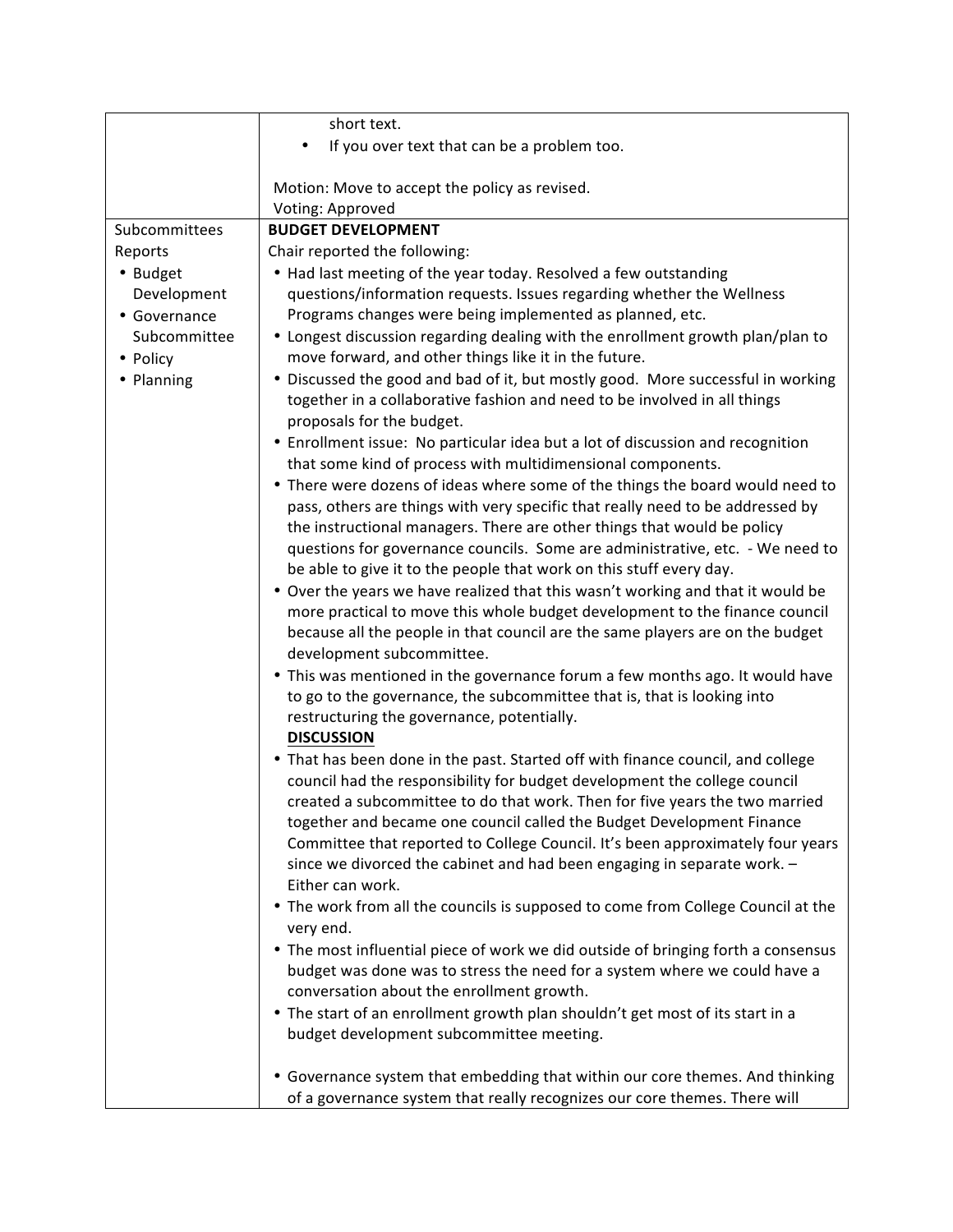|                       | probably still be something that looks like college council who will probably                                      |
|-----------------------|--------------------------------------------------------------------------------------------------------------------|
|                       | have subcommittees who will discuss enrollment, budget, and other college                                          |
|                       | issues.                                                                                                            |
|                       | . Work plans - where do they go?                                                                                   |
|                       | • Let's ask that they send them to CC. - the work of the councils is supposed to                                   |
|                       | go to the CC at the end of the process.                                                                            |
|                       | . We're creating a master Work plan template - Keep it short, brief, etc. Look for                                 |
|                       | one used in the past.                                                                                              |
|                       | <b>GOVERNANCE</b>                                                                                                  |
|                       |                                                                                                                    |
|                       | Jennifer Steele spoke about the work that the subcommittee has done to date.<br>The report included the following: |
|                       | Meeting tomorrow (open meeting) to talk about our membership and<br>٠                                              |
|                       | make sure there's right representation.                                                                            |
|                       | Map the work plan.<br>$\bullet$                                                                                    |
|                       | $\bullet$                                                                                                          |
|                       | Deadline of December to provide recommendations to the board.                                                      |
|                       | Several people have asked to join the subcommittee.<br>$\bullet$                                                   |
|                       | <b>DISCUSSION</b>                                                                                                  |
|                       | If we are going to make recommendations for the entire governance                                                  |
|                       | system we should ensure we have participation from each of the councils                                            |
|                       | and each of the core theme leads because we need to centralize around                                              |
|                       | that. We may be making decisions that impact some, or all of the                                                   |
|                       | councils.                                                                                                          |
|                       | Nobody should be excluded - All should be welcome.<br>٠                                                            |
|                       | Raised good idea but size could be problem. Could end up with a<br>$\bullet$                                       |
|                       | committee of 30 people.                                                                                            |
|                       | One reason why cc had responsibility originally was because the previous<br>$\bullet$                              |
|                       | president ultimately wanted to have authority over it.                                                             |
|                       |                                                                                                                    |
|                       | <b>POLICY</b>                                                                                                      |
|                       | Subcommittee hasn't been able to meet.                                                                             |
| <b>All Councils</b>   | Members put together the agenda for the all councils meeting happening after                                       |
| <b>Meeting Agenda</b> | this meeting.                                                                                                      |
| $\cdot$ 5/23/18, 3:00 | Introductions: Name, what they do here, and what council they sit on.<br>а.                                        |
| p.m. - 5:00 p.m.      | Council reports; start with college council and then go alphabetically.<br>b.                                      |
|                       | Give an update on the governance subcommittee review.<br>c.                                                        |
|                       | Opportunity for Q & A should people have questions or thoughts about the<br>d.                                     |
|                       | governance subcommittee.                                                                                           |
|                       | Enrollment growth plan and the vis-a-vis college governance. Plan needs to<br>е.                                   |
|                       | be presented to all councils so that they can see how they can help                                                |
|                       | facilitate the work.                                                                                               |
|                       | Reminder about the need for councils to complete their policy and<br>f.                                            |
|                       | procedures delineation.                                                                                            |
|                       | Other/open discussion.<br>g.                                                                                       |
|                       | Introduction to the government system. Perhaps it would be more<br>h.                                              |
|                       | appropriate for the beginning of the year.                                                                         |